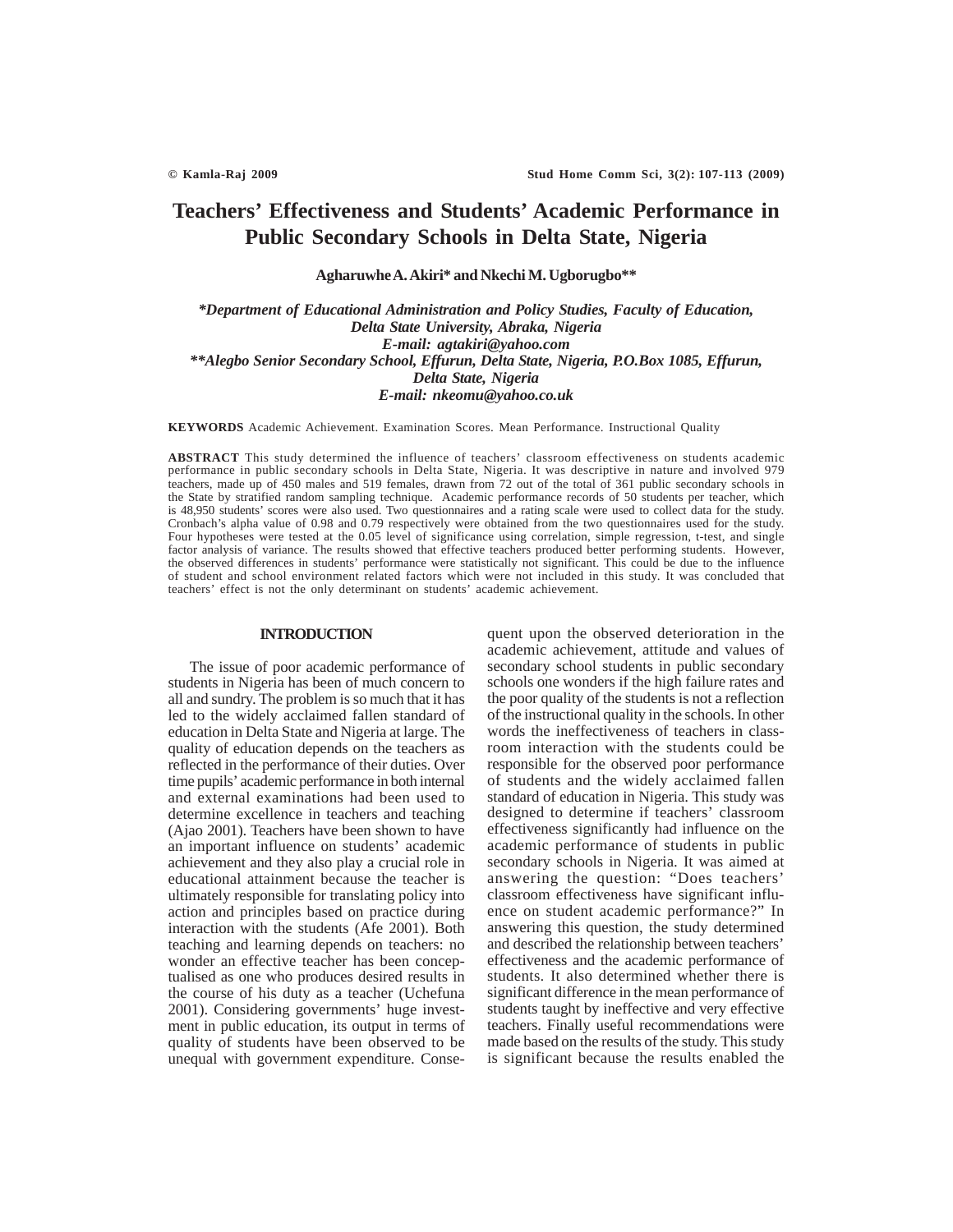researchers to proffer useful suggestions to the ailing problem of poor academic performance of students.

# **Research Hypotheses**

The following research hypotheses were formulated and tested.

- 1. There is no significant relationship between teachers' effectiveness and students' academic performance.
- 2. There is no significant difference in the mean effectiveness rating of teachers and the mean academic performance of students.
- 3. There is no significant difference in the academic performance of students taught by ineffective, moderately effective and highly effective teachers.
- 4. There is no significant difference in the mean performance of students taught by highly effective teachers and those taught by ineffective teachers.

# **REVIEW OF RELATED LITERATURE**

Teaching effectiveness has been accepted as a multidimensional construct since it measures a variety of different aspects of teaching such as; subject mastery, effective communication, lesson preparation and presentation (Onyeachu 1996). The influence of teachers' teaching effectiveness on the learning outcome of students as measured by students' academic performance has been the subject of several studies (Adediwura and Tayo 2007; Adu and Olatundun 2007; Lockhead and Komenan 1988; Schacter and Thum 2004; Starr 2002). The above studies suggest that effective teaching is a significant predictor of students' academic achievement. Therefore effective teachers should produce students of higher academic performance.

Poor academic performance of students in Nigeria has been linked to poor teachers' performance in terms of accomplishing the teaching task, negative attitude to work and poor teaching habits which have been attributed to poor motivation (Ofoegbu 2004). It has also been observed that conditions that would make for effective teaching such as resources available to teachers, general conditions of infrastructure as well as instructional materials in public secondary schools in Nigeria are poor (Oredein 2000). These prevailing conditions would definitely show a

negative influence on the instructional quality in public schools, which may translate to poor academic performance, attitude and values of secondary school students.

Although teachers' strong effect would significantly influence students' academic achievement, other factors such as socio-economic background, family support, intellectual aptitude of student, personality of student, selfconfidence, and previous instructional quality have been found to also influence students' examination score (Starr 2002) either positively or negatively. To this end, Blankstein (1996) had stated that students' grades and test scores are not good indicators of the quality of teachers' instruction. In support of this view, a study carried out in Nigeria by Joshua et al. (2006) showed that Nigerian teachers condemn the use of student achievement scores as indicators of teachers' competence, performance or effectiveness.

Since students' academic scores are not the only predictors of teachers' effectiveness, researchers have sought other fairer ways of evaluating teachers' effectiveness. Students, administrators, colleagues and the teachers' self evaluation have been used to evaluate teachers' effectiveness. Students' competence in the evaluation of the effectiveness of their teachers has been of great concern to researchers in education. However, studies have shown that students' ratings are valuable indicators of teachers' effectiveness (Barnett et al. 2003; Imhanlahini and Aguele 2006; Pozo-Munoz et al. 2000). Despite the fact that there are research reports in support of students' rating of their teachers' effectiveness, Nuhfer (2004) and Pozo-munoz et al. (2000) warned that students rating should be one of a comprehensive evaluation system and should never be the only measure of teachers' effectiveness.

The school administrators' evaluation has also been used to evaluate teachers' effectiveness. The accuracy of school administrators' evaluation of teachers' effectiveness has also been studied. Jacob and Lefgren (2006) found a positive correlation between a principal's assessment of how effective a teacher is at raising students' achievement and that teacher's success in doing so as measured by the value- added approach. The above study suggests that administrator's rating may also be one of a comprehensive evaluation system to measure teachers' effectiveness in secondary schools. The literature reviewed indicates that effective teachers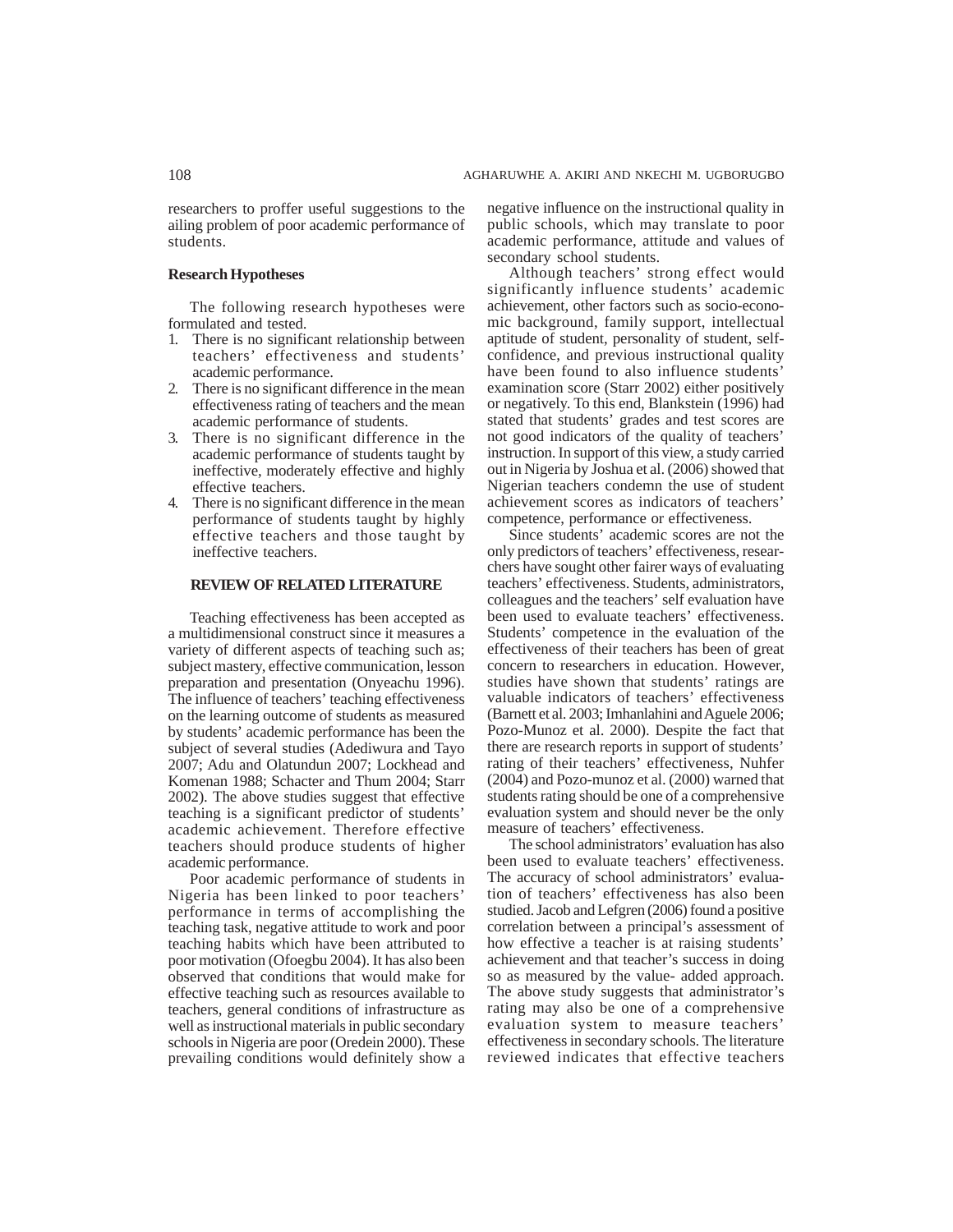### STUDENTS' ACADEMIC PERFORMANCE 109

positively influence the academic achievement of students. However, students' related factors were also found to have influence either positive on negative on students' academic outcomes.

# **METHODS AND PROCEDURE**

This study was a descriptive survey that employed an ex-post-facto design that involved the determination and description of the influence of teachers' effectiveness on students' academic achievement.

# **Sample and Sampling Procedure**

The study was targeted at all teachers and students in government owned secondary schools in Delta State of Nigeria. A sample of one thousand one hundred and fifty  $(1,150)$  teachers was drawn from the total of eleven thousand, four hundred and ninety-nine (11,499) teachers in public secondary schools in the State, at the time of this study, by stratified random sampling technique. The teachers were drawn from seventy-two (72) out of a total of three hundred and sixty-one (361) public secondary schools in the State as at 2006/2007 school year. The seventy-two secondary schools used comprised eight (8) schools each from Urban, Semi-Urban and Rural locations in each of the three senatorial districts in the State. Stratification ensured an even distribution of subjects used in the study. Fifty students were also randomly drawn from each participating teachers students for the study.

### **Instrumentation**

The instruments utilised for the study were two questionnaires and one rating scale. The questionnaires tagged Teacher Effectiveness Questionnaire I and II (TEQI & TEQll) were designed respectively for school administrators and students to evaluate the teaching effective-ness of the sampled teachers in each school. The questionnaires sought information on the teachers' effectiveness in the areas of subject mastery, lesson preparation and presentation, punctuality and attendance in class, clear communication, adequate use of instructional materials, creativity and resourcefulness, adequacy of teachers' evaluation of students' academic work and teachers' concern for students. The questionnaires contained twentytwo structured items whose scores were graded in a four-point modified Likert's scale with 4 being very high and 1 being very low in the attribute in question. The instruments were face validated, then construct validated by factor analysis using Statistical Package for Social Sciences (SPSS) version 12.0. Cronbach's coefficient alpha values of 0.98 and 0.79 were obtained for Teacher Effectiveness Questionnaires I and II respectively. The rating scale, tagged Student Academic Performance Rating Scale (SAPRS) was designed to enable the researcher evaluate the academic performance of students taught by the sampled teachers from 2002/ 2003 to 2004/2005 school years. The raw scores of fifty randomly selected students taught by each participant teacher were used to measure the academic achievement of each participating teachers' student. The researcher and research assistants obtained the students' raw scores from the academic records in the respective schools. The student scores were scaled from 1 to 4 using the quartile ranks. Scores in the first quartile corresponded to one point while scores in the fourth quartile corresponded to four points in a four-point Likert's scale.

# **Data Collection**

 The questionnaires were administered to the respondents on the spot. A total of nine hundred and seventy-nine (979) usable questionnaire sets were returned, a response rate of 85%. The researcher and research assistants obtained scores of a total of 48,950 students directly from the academic records in the sampled school. The distribution of subjects used for the study is shown in table I.

### **Data Analysis**

The analyses used data from surveys and administrative records. The measures of teachers' effectiveness ranged from 1 to 4, with higher values corresponding to a greater quantity of a particular attribute. The students' scores were also scaled from 1 to 4 using the percentile ranks. Scores in the first percentile corresponded to one point, while scores in the fourth percentile corresponded to four points on a four point Likert's scale. The analysis centered on testing the three null hypotheses to determine and describe the influence of teachers' effectiveness on students' academic performance. Teachers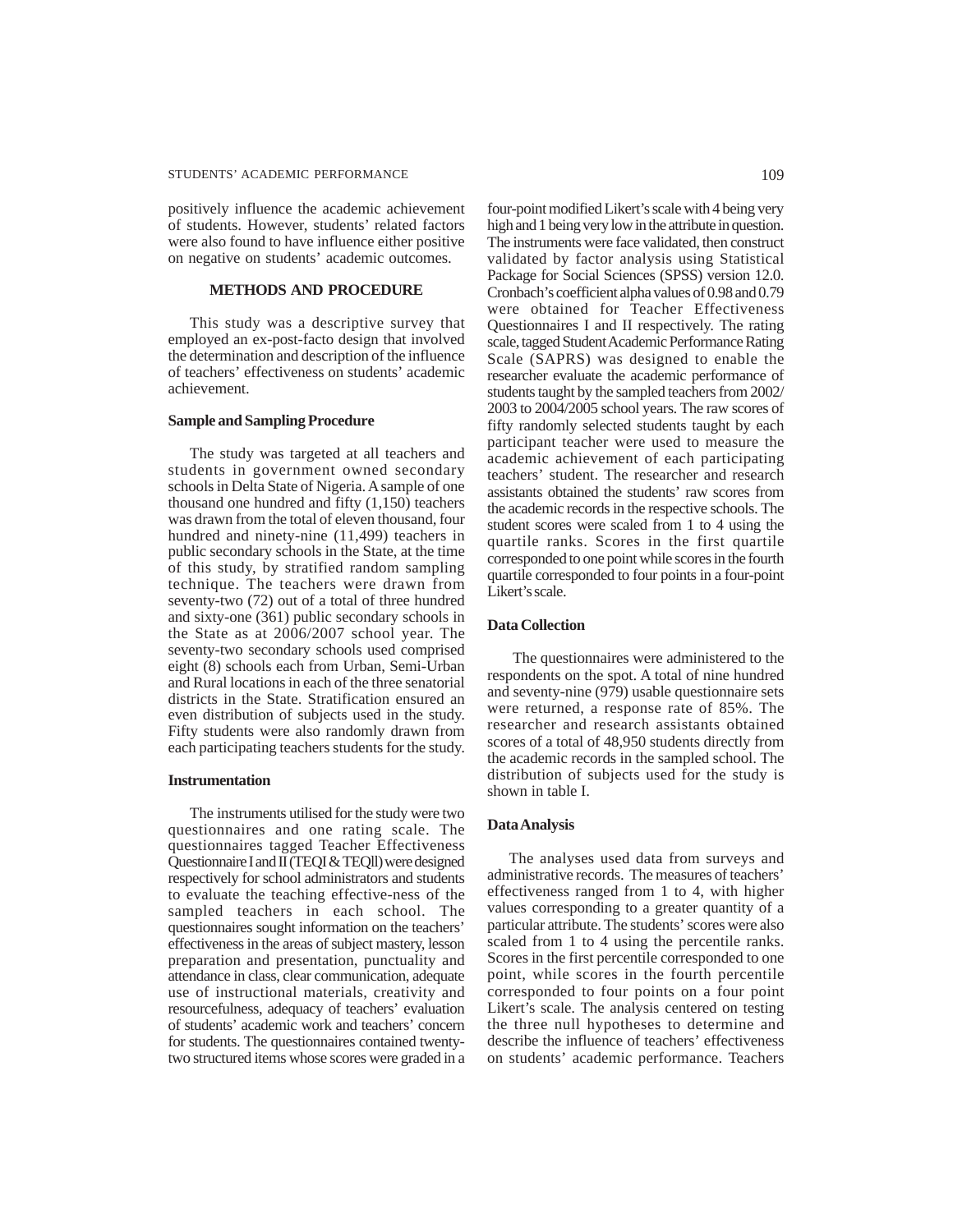rated below 40 in the effectiveness measure are ineffective, between 40 and 69 are moderately effective while those rated 70 and above are highly effective. One factor analysis of variance (ANOVA), t-Test, Pearson Product Moment correlation and simple regression analysis were used to test the hypotheses. All hypotheses were tested at 0.05 level of significance or 95% certainty of prediction.

#### **RESULTS**

### **Hypotheses 1**

 There is no significant relationship between teachers' effectiveness and students academic performance. Pearson product moment correlation and simple regression analyses were used to test this hypothesis. The results are displayed in tables 2 and 3.

Table 2 shows that there is a very weak negative correlation between teachers' effectiveness and students' academic performance.

Table 3 shows that teachers' effectiveness contributed only 0.7% (R squared =  $0.007$ ; p<0.05) to the variance in student academic performance. This contribution is significant with a negative t value ( $t = -2.7$ ;  $p < 0.05$ ). Therefore, the null hypothesis was discarded and it was concluded that there is a significant negative relationship between teachers' effectiveness and students' academic performance in public secondary schools in Delta State Nigeria. It is note worthy that 99.7% of the variance in students' academic achievement in this study is attributed to nonteacher effects.

**Table 1: Distribution of the subjects used for the Study in Delta State**

| Senatorial<br>district | Urban   |                | Semi-urban |                | Rural   |                | Total   |                |
|------------------------|---------|----------------|------------|----------------|---------|----------------|---------|----------------|
|                        | Teacher | <i>Student</i> | Teacher    | <i>Student</i> | Teacher | <i>Student</i> | Teacher | <i>Student</i> |
| Delta North            | 165     | 8250           | 79         | 3950           | 125     | 6250           | 369     | 18450          |
| Delta Central          | 160     | 8000           | 132        | 6600           | 90      | 4500           | 382     | 19100          |
| Delta South            | 135     | 6750           | 58         | 2900           | 35      | 1750           | 228     | 11400          |
| Total                  | 460     | 23000          | 269        | 13450          | 250     | 12500          | 979     | 48950          |

*Source:* Field Work, 2007.

**Table 2: Summary of Pearson Product Moment Correlation between teacher effectiveness and student academic performance in public secondary schools in Delta State**

| Variables          | <i>Number</i> | Means          | Std Dev      |         |           |                 |
|--------------------|---------------|----------------|--------------|---------|-----------|-----------------|
| TER<br><b>SAPR</b> | 070<br>070    | 80.40<br>57.94 | 8.02<br>9.90 | $-0.10$ | ${<}0.05$ | Not significant |

TER = Teacher Effectiveness Rating; SAPR = Student Academic Performance Rating

**Table 3: Simple regression analysis of teachers' effectiveness and students' academic performance in public secondary schools in Delta State**

|       | Model Summary                   |                         |                             |                    |                             |       |  |  |  |
|-------|---------------------------------|-------------------------|-----------------------------|--------------------|-----------------------------|-------|--|--|--|
| Model | $\overline{R}$                  | R Square                | AdjustedR Square            | <b>Std Error</b>   | <i><b>Observationss</b></i> |       |  |  |  |
|       | 0.086                           | 0.007                   | 0.006                       | 0.083              | 979                         |       |  |  |  |
|       |                                 |                         | Anova                       |                    |                             |       |  |  |  |
|       |                                 | Sum of Squares          | df                          | Mean Square        | F                           | Sig   |  |  |  |
|       | Regression<br>Residual<br>Total | 0.050<br>6.717<br>6.767 | 977<br>978                  | 0.050<br>0.007     | 7.308                       | 0.007 |  |  |  |
|       |                                 |                         | Variables in the Equation   |                    |                             |       |  |  |  |
|       |                                 |                         | Unstandardized Coefficients |                    |                             |       |  |  |  |
|       |                                 | B                       | <b>Std Error</b>            | $t$ -stat          | Sig                         |       |  |  |  |
|       | (Constant)<br>TER               | 1.828<br>$-0.001$       | 0.027<br>0.0003             | 68.401<br>$-2.703$ | 0.000<br>0.007              |       |  |  |  |

Predictor: Teachers' Effectiveness Rating (TER);

Dependent Variable: Students' Academic Performance (SAPR)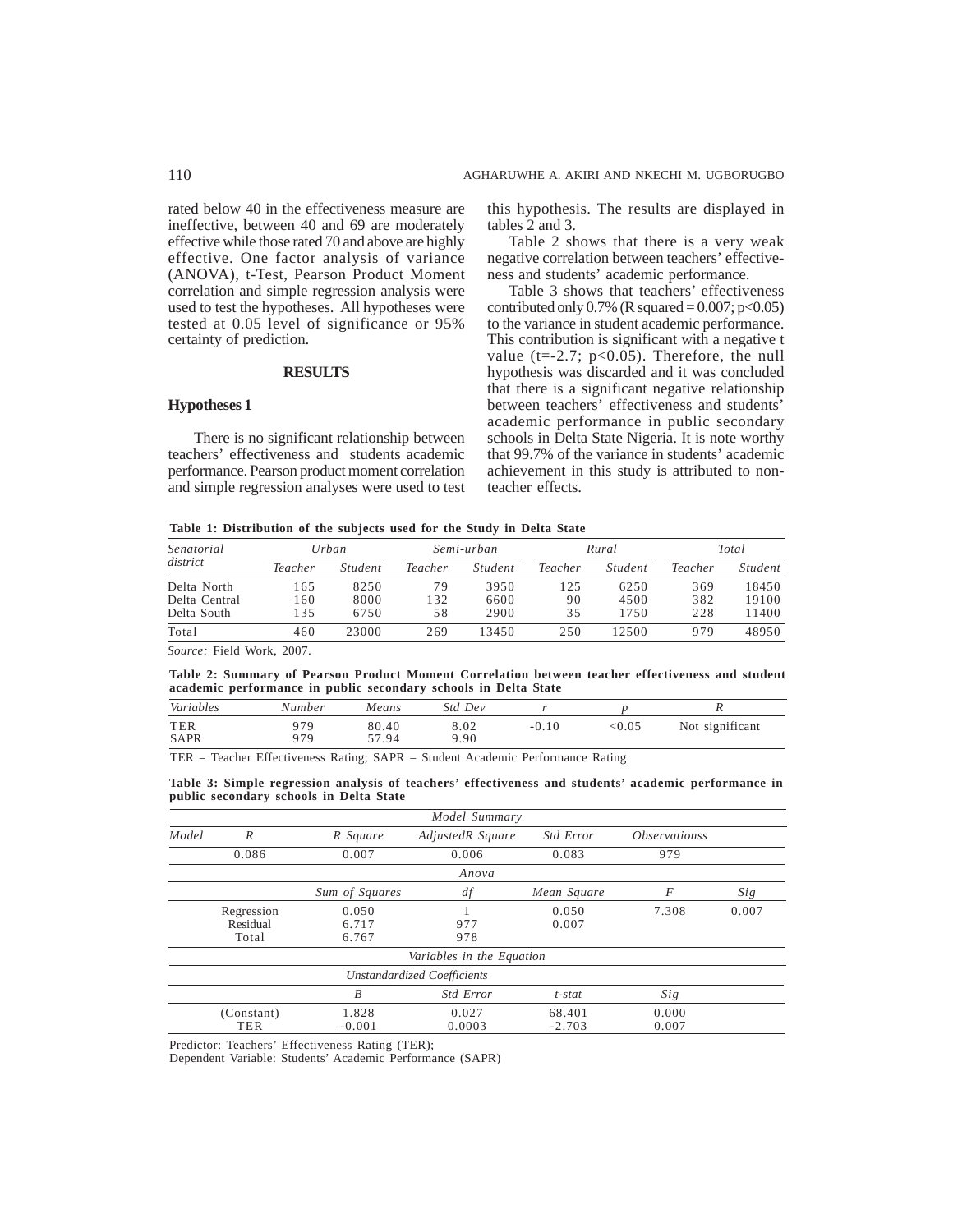# **Hypothesis 2**

There is no significant difference in the mean effectiveness rating of teachers and the mean academic performance of students. To test this hypothesis, one factor analysis of variance (ANOVA) was used. The result is displayed in table 4.

Table 4 shows that F-calculated (F=3043.758; p<0.051) is higher than F-critical (3.846). Therefore the null hypothesis was discarded and it was concluded that there is a very significant difference in the mean effectiveness rating of teachers and the mean academic performance of students. The mean teachers' effectiveness rating is significantly higher than the mean of students' academic performance in Delta State public secondary schools of Nigeria.

# **Hypothesis 3**

There is no significant difference in the academic performance of students taught by ineffective, moderately effective and highly effective teachers. One factor analysis of variance was used to test this hypothesis. The result of this analysis is shown in table 5.

The result of the analysis shows that Fcalculated  $(0.925, p<0.05)$  is lower than F-critical  $(3.005, p>0.05)$ . This indicates that the mean difference of students' academic performance is not significant hence the null hypothesis was retained. It was concluded that there is no significant difference in the performance of students taught by ineffective, moderately effective and highly effective teachers in public secondary schools in Delta State, Nigeria.

# **Hypothesis 4**

There is no significant difference in the mean performance of students taught by ineffective and highly effective teachers. To test this hypothesis t-test of two samples of unequal variances was used and the result is shown in table 6.

The result of the t-test analysis shows that there is no significant difference in the mean performance of students taught by ineffective and

**Table 4: Single factor analysis of variance of teachers' effectiveness and students' academic performance rating in public secondary schools in Delta, State Nigeria.**

|                                 |                            |       | Summary                  |            |           |          |
|---------------------------------|----------------------------|-------|--------------------------|------------|-----------|----------|
| Groups                          | Count                      | Sum   | Average                  | Variance   |           |          |
| <b>SAPR</b>                     | 979                        | 56720 | 57.9366701               | 97.9694004 |           |          |
| TER                             | 979                        | 78708 | 80.3963228               | 64.2783505 |           |          |
|                                 |                            |       | Anova                    |            |           |          |
| Source of variation             | SS                         | df    | МS                       | F          | $P-value$ | F crit   |
| Between Groups<br>Within Groups | 246921.4219<br>158678.3003 | 977   | 246921.422<br>81.1238754 | 3043.75772 | $\Omega$  | 3.846217 |
| Total                           | 405599.7222                | 978   |                          |            |           |          |

TER = Teachers Effectiveness Rating;  $p < 0.05$ ;

SAPR = Students' Academic Performance Rating

**Table 5: Single Factor Analysis of variance of the Performance of Students Taught by Ineffective, Moderately Effective and Highly Effective Teachers in Public Secondary Schools in Delta State, Nigeria**

| Summary             |            |       |             |            |                     |  |  |
|---------------------|------------|-------|-------------|------------|---------------------|--|--|
| Groups              | Count      | Sum   | Average     | Variance   |                     |  |  |
| <b>INEFF</b>        |            | 283   | 56.6        | 37.8       |                     |  |  |
| <b>MODEFF</b>       | 69         | 3893  | 56.42028986 | 133.129582 |                     |  |  |
| <b>HIGEFF</b>       | 905        | 52544 | 58.05966851 | 95.6070552 |                     |  |  |
|                     |            |       | Anova       |            |                     |  |  |
| Source of variation | SS         | df    | МS          |            | F crit<br>$P-value$ |  |  |
| Between Groups      | 181.28405  | ↑     | 90.64202484 | 0.92506573 | 0.396853 3.004946   |  |  |
| Within Groups       | 95632.7895 | 976   | 97.98441547 |            |                     |  |  |
| Total               | 95814.0735 | 978   |             |            |                     |  |  |

INEFF= Ineffective Teachers; MODEFF = Moderately Effective Teachers;

HIGEFF = Highly Effective Teachers;  $p < 0.05$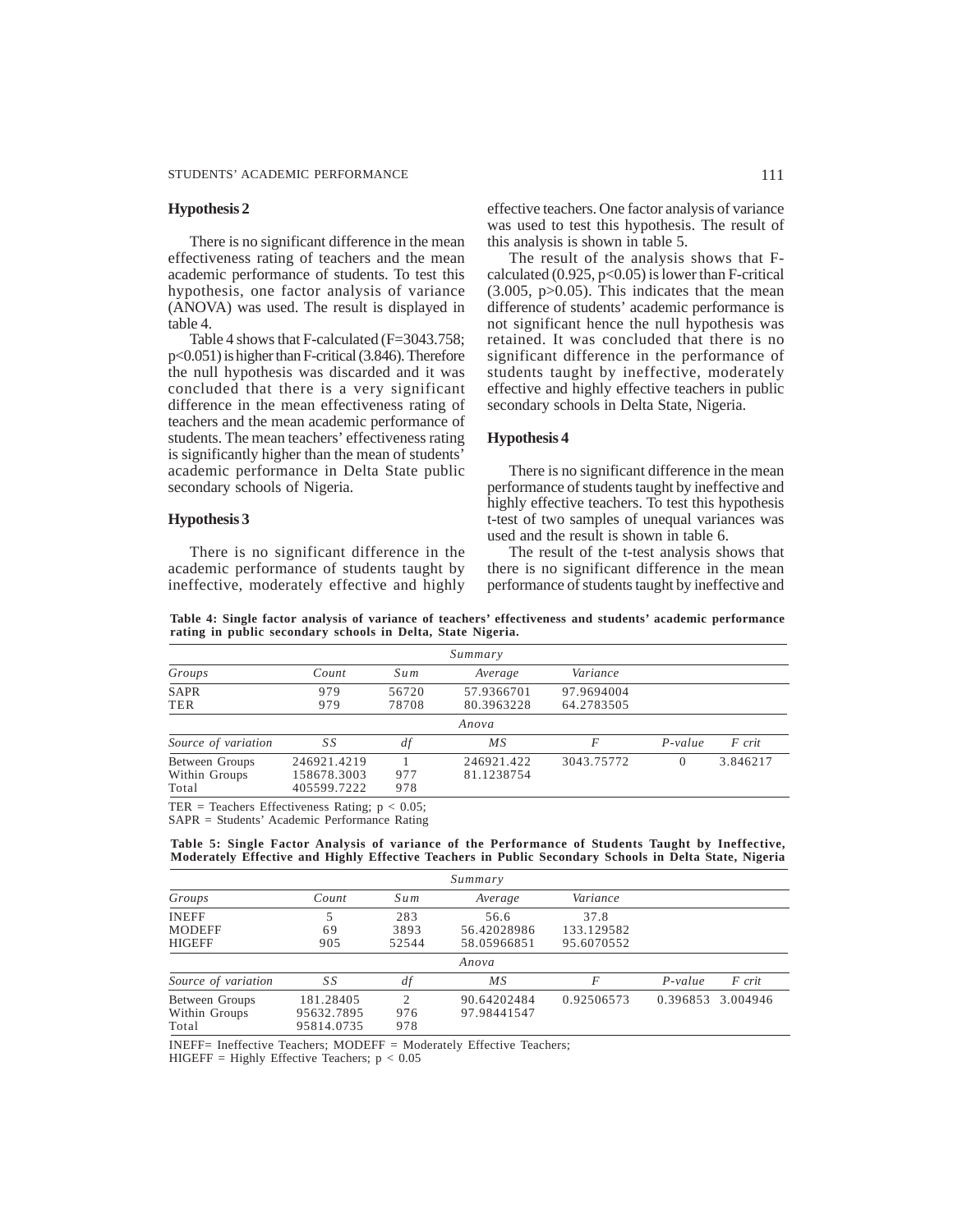**Table 6: t-Test of the performance of students of ineffective and highly effective teachers in public secondary schools in Delta State, Nigeria**

| Variables                           | <i>Number</i> | Mean           | Variance       | df | t-Stat  | $t$ -crit | Remark               |
|-------------------------------------|---------------|----------------|----------------|----|---------|-----------|----------------------|
| Ineffective<br>Highly Effective 905 |               | 56.60<br>58.06 | 37.80<br>95.61 |    | $-1.05$ | 2.78      | 0.35 Not significant |

highly effective teachers. Therefore the null hypothesis was retained.

### **DISCUSSION**

 The study found that teachers who were rated as ineffective actually produced students of lower academic ability. However, the difference found in the mean performance of the students was statistically not significant. This agrees with the earlier studies of Adu and Olatundun (2007), Lockhead and Komenan (1988) and Maduka (2000), which indicated that effective teachers produced high performing students. It is noteworthy that the mean performance of students in this study was lower than the mean effectiveness rating of the teachers. This shows that the teachers are significantly more effective than what the academic performance of the students indicate. The reported level of students' performance may not be a good reflection of the quality of teaching in the schools. It may be more of the function of the quality of students and the environment of learning in public secondary schools. Generally, the students in public secondary schools in Delta State of Nigeria are from poor homes, with little or no educational materials at home. The parents of this set of students are often partially educated and sometimes they are illiterate. The students come into the schools with low intellectual ability and poor attitude to academic work. Therefore, the student factors may be more responsible for the reported level of student performance in these schools than teachers' effectiveness. The school environment is such that classrooms are overcrowded in urban schools, the infrastructure and facilities in these schools are inadequate and so it becomes impossible for good teaching and learning to take place. This poor state of schools makes students restive and uninterested in academic excellence. A possible consequence of this is that students' and school environment factors may have marked the actual influence of teachers' classroom effectiveness. This is especially noticed in the variation of performance of students of ineffective and moderately

effectiveness teachers where the former produce students with higher mean performance contrary to expectation.

The results of this study is in agreement with the statement of Blankstein (1996) that students' grades and test scores do not reflect the quality of instruction because teachers' input is not the only factor that influences student academic performance in schools. Also in support of this study, Joshua et al. (2006) concluded that teachers condemn the use of students' scores to evaluate their effectiveness and performance. Starr (2002) had identified peer influence, race, ethnicity, gender, motivation, income, intellectual aptitude of the student, personality of student, self confidence, previous instructional quality received by student, house hold environment, and parental education as student related factors that influence the academic performance of students, in further support of these views. However, the study is not consistent with the studies of Schacter and Thum (2004) and Starr (2002), which found a high correlation coefficient between teachers' effectiveness and students' academic performance.

#### **CONCLUSION**

Teachers' classroom effectiveness has been found to have only a minimal influence on the academic performance of students in public secondary schools in Delta State, Nigeria. This is due to the fact that teachers' effect is not the sole determinant of students' academic outcome. Students' related factors such as intelligence, parental education, socio-economic status, and personality which vary over very wide margins in the study area may have significant effect in the academic performance of students in public secondary schools. School environment related factors such as class size, infrastructure and facilities available in the schools may also influence significantly on the academic performance of students and may be responsible for the observed low performance of students when compared with the effectiveness of their teachers.